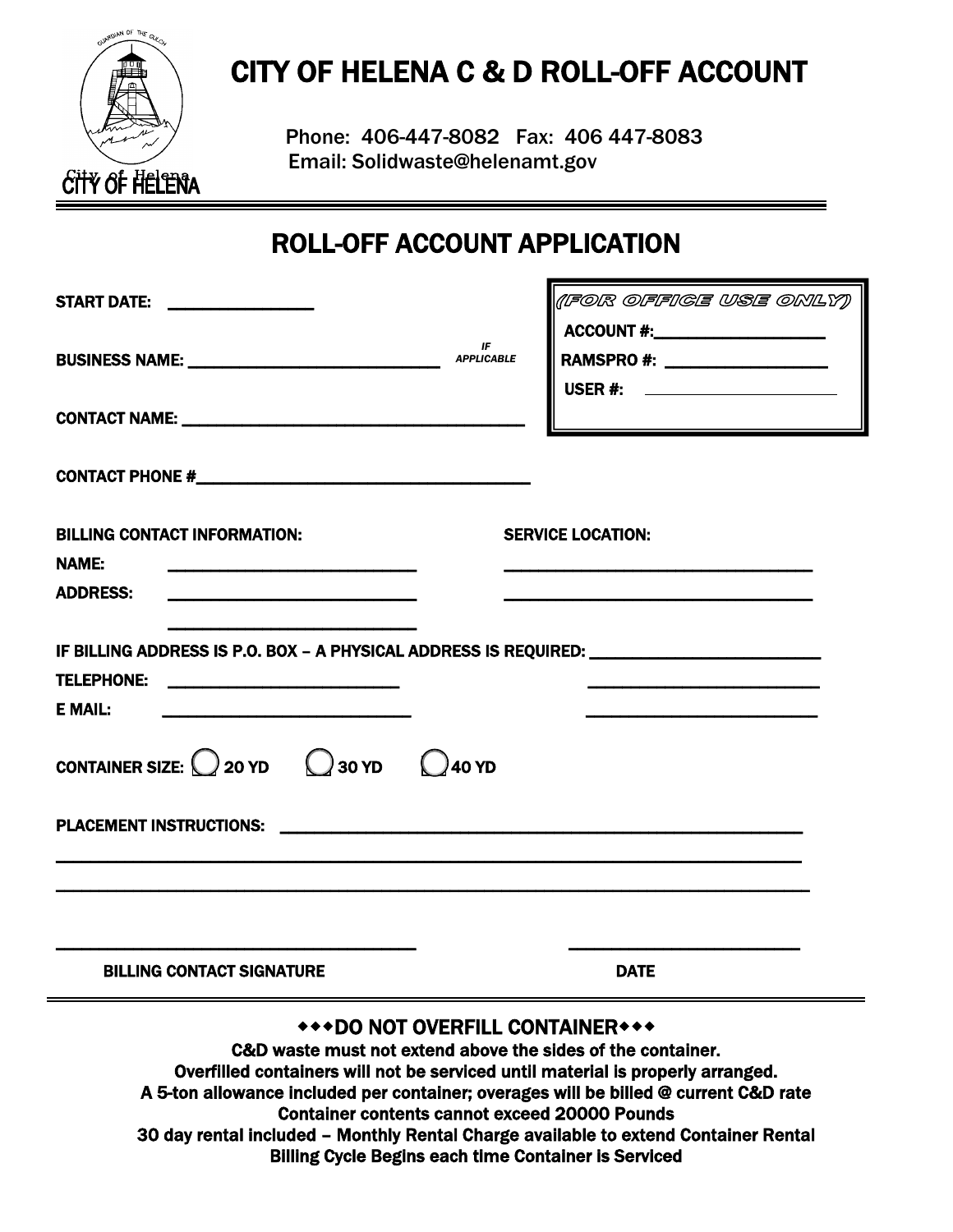## CITY OF HELENA TRANSFER STATION PRE-ACCEPTANCE AGREEMENT FOR C & D ROLL-OFF ACCOUNTS

The City of Helena Solid Waste Division reserves the right to inspect any load or portion serviced by our facility. We will reject all prohibited wastes and any unacceptable waste as determined by our management. The following materials *will not be accepted* in C&D Roll-off containers serviced by the City of Helena Solid Waste:

| <b>HAZARDOUS WASTE</b>                                     |
|------------------------------------------------------------|
| <b>PCB WASTE</b>                                           |
| <b>LIQUIDS</b>                                             |
| <b>MEDICAL WASTES</b>                                      |
| <b>ASBESTOS</b>                                            |
| <b>BULK OR LOOSE VERMICULITE</b>                           |
| <b>BULK OR LOOSE INSULATION</b>                            |
| <b>LARGE CONCRETE</b>                                      |
| EXPLOSIVE TANKS (i.e. propane tanks, gas, waste oil, etc.) |
| <b>TIRES</b>                                               |
| <b>FREON UNITS</b>                                         |
| <b>HOUSEHOLD GARBAGE</b>                                   |

#### ONLY CONSTRUCTION & DEMOLITION WASTE IS ACCEPTED THERE WILL BE A SITE INSPECTION BY A SOLID WASTE SUPERVISOR TO ENSURE THAT MATERIALON SITE IS C & D WASTE - ACCEPTABLE CONSTRUCTION & DEMOLITION MATERIAL LIST IS ATTACHED

If you rent a Roll-off container and are discovered to be disposing of prohibited materials, your actions will be reported to the regulatory agency of the State of Montana Solid Waste Program. In addition, you will be required to pay for all costs associated with the clean-up, transport and disposal of prohibited wastes at both the City of Helena Transfer Station and the Lewis & Clark County Landfill to a facility of our choice. You may also lose future Transfer Station disposal privileges.

Waste Generator/Customer agrees and warrants that he/she is disposing only non-regulated solid waste in the City of Helena Roll-off Containers and does hereby indemnify the facility/operator for damages caused by delivery of any hazardous, toxic or otherwise unacceptable material..

### **NOTICE**

- Any damage to container while in customer's possession shall be the responsibility of the customer.
- Any damage to tarp due to overloading of the container shall be the responsibility of the customer.
- Container contents cannot exceed 20000 Pounds

Customer will be responsible for repair costs and materials to Container or Tarp if damaged. In the event the container is damaged beyond repair customer will cover cost of container replacement to include freight charges.

*By signing below – you agree to the above terms & conditions.*